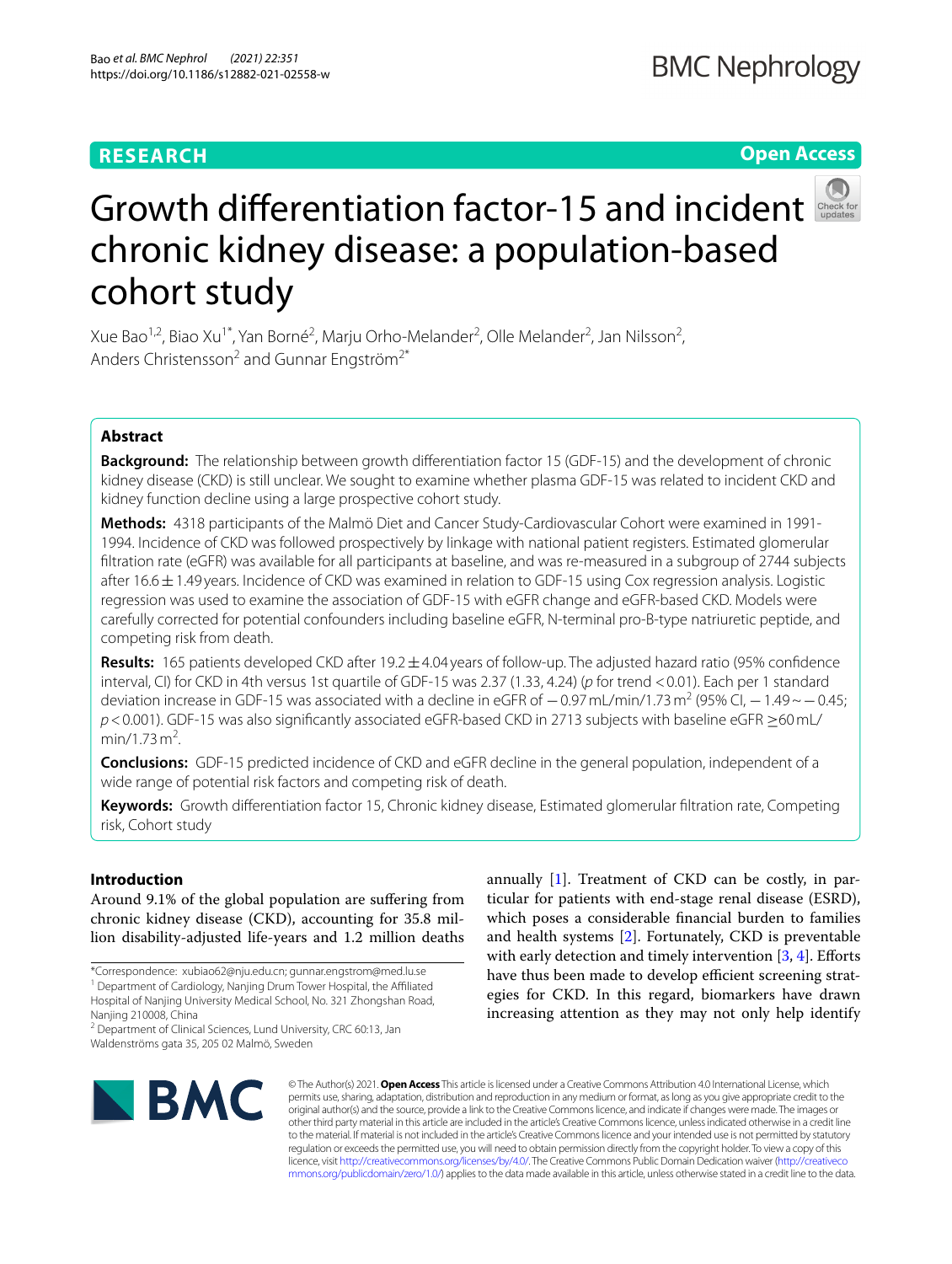high-risk individuals but also provide insights into mechanism of kidney injury.

CKD is a major risk factor for CVD  $[1, 5]$  $[1, 5]$  $[1, 5]$ , and vice versa, cardiac dysfunction could also lead to kidney injury [\[6](#page-7-5)]. Due to the interdependency of heart and kidney, several studies have explored kidney disease in relation to cardiovascular biomarkers, among which the predictive value of growth diferentiation factor 15 (GDF-15) was recognized [\[7–](#page-7-6)[13\]](#page-8-0). Most available evidence has focused on patients with existing kidney pathology [[9–](#page-7-7) [12\]](#page-7-8). For instance, GDF-15 was found to predict estimated glomerular fltration rate (eGFR) decline and mortality in type 1 diabetic patients with nephropathy [\[9](#page-7-7)], mortality in ESRD [[10\]](#page-7-9), eGFR decline and progression to ESRD in CKD [\[11\]](#page-7-10), and progression to dialysis and mortality in light chain amyloidosis [\[12](#page-7-8)]. Cross-sectionally, GDF-15 was negatively associated with eGFR and was higher in the elderly with than without CKD [\[13\]](#page-8-0). However, community-based data regarding kidney function decline in relation to GDF-15 are scarce. To our knowledge, there were only two relevant studies. Participants in the study by Carlsson, et al. [\[8](#page-7-11)] were limited to elderly people. The authors demonstrated that GDF-15 did not predict decline of eGFR independently of baseline eGFR. In contrast, Ho, et al. [\[7](#page-7-6)] reported a positive association of GDF-15 with incident CKD, but some potential confounders (smoking, obesity, C-reactive protein, etc. [\[14\]](#page-8-1)) were not adjusted for. In addition, incident CKD was identifed by calculation of  $eGFR < 60 \,\text{mL/min}/1.73 \,\text{m}^2$ , and no information about clinical diagnoses were included.

Therefore, we aimed to investigate the association of GDF-15 with incident CKD, as obtained from national registers, as well as from eGFR calculation. Analyses were performed in a prospective study with a large general population sample and a long-term follow-up, while taking into account potential baseline confounders and competing risk from death.

## **Methods**

# **The Malmö diet and Cancer cardiovascular (MDC‑CV) cohort study**

The MDCS is a large prospective cohort study with participants recruited from Malmö, a city in southern Sweden [\[15\]](#page-8-2). During 1991-1994, a random sample of 6103 participants was taken from MDCS to investigate the epidemiology of carotid artery atherosclerosis (MDC-CV cohort study) [\[14](#page-8-1)]. Among them, 5540 donated fasting blood samples. We excluded participants with missing baseline data on eGFR  $(N = 302)$ , waist circumference  $(N = 10)$ , smoking  $(N = 281)$ , low density lipoprotein (LDL,  $N=2$ ), C-reactive protein (CRP,  $N=225$ ), or GDF-15 ( $N = 395$ ), or participants with previously diagnosed CKD ( $N = 6$ ) or lost to follow-up ( $N = 1$ ).

Therefore,  $4318$  $4318$  $4318$  participants (Fig. 1, analysis 1, mean aged  $57.5 \pm 5.95$  years, male 39.4%) remained for analyses of incident CKD, as detected by national registers of hospital inpatients and outpatients [\[16](#page-8-3)].

During 2007-2012, MDC-CV participants who were still alive and living in the Malmö area were invited to a re-examination. A total of 3734 attended, which corresponds to 75.8% of the eligible population [\[17](#page-8-4)]. Among the 4318 individuals in this study, 2827 attended re-examination and 2744 had follow-up data available for eGFR. This sub-cohort study was then analyzed for decline in eGFR (Fig. [1,](#page-2-0) analysis 2). Incident CKD based on eGFR was further analyzed as the outcome in 2713 participants with baseline  $eGFR \ge 60 \text{ mL/min}/1.73 \text{ m}^2$  $eGFR \ge 60 \text{ mL/min}/1.73 \text{ m}^2$  $eGFR \ge 60 \text{ mL/min}/1.73 \text{ m}^2$  (Fig. 1, analysis 3). Written informed consent was obtained from all included participants. The study conformed to the Declaration of Helsinki and was approved by the ethical committee at Lund University, Lund, Sweden (LU 51/90).

## **GDF‑15 measurement**

Fasting blood samples were collected from the cubital vein and stored at −80°C until assay. GDF-15 levels were measured by the SciLifeLab analysis service (Uppsala, Sweden) using Proseek® Multiplex CVD  $I^{96 \times 96}$  reagent kit where a Proximity Extension Assay technology was applied [[14,](#page-8-1) [18](#page-8-5)]. Briefy, the assay procedure consisted of three key steps: incubation, extension and detection. Raw Proseek data went through a pre-processing normalization procedure and were set relative to a fxed background level, after which Normalized Protein Expression (log2 scale) values were generated, measured in arbitrary units (AU). High AU values corresponded to a high protein concentration. GDF-15 levels in 987 subjects measured by Proseek assay closely correlated (*r*=0.89 [L. Lind, unpublished data]) with the values by an electrochemiluminescence immunoassay (Roche Diagnostics, Mannheim, Germany) [\[14](#page-8-1)].

## **CKD based on the ICD codes from the national register**

Information on CKD diagnosis was obtained from the Swedish patient register with nation-wide coverage. Moreover, the Swedish renal registry was searched for any additional cases of CKD [[19\]](#page-8-6). CKD was defned as codes 585-586 according to ICD-9, and N18 and N19 according to ICD-10. All participants without any previous diagnosis of CKD were followed from baseline until the occurrence of a diagnosis of CKD (registry-based CKD), emigration from Sweden, death or December 31st, 2013, whichever came frst. Participants were considered to have develop acute kidney injury (AKI) if they developed codes 580, 584 or 590 according to ICD-9, or N00, N10 or N17 according to ICD-10.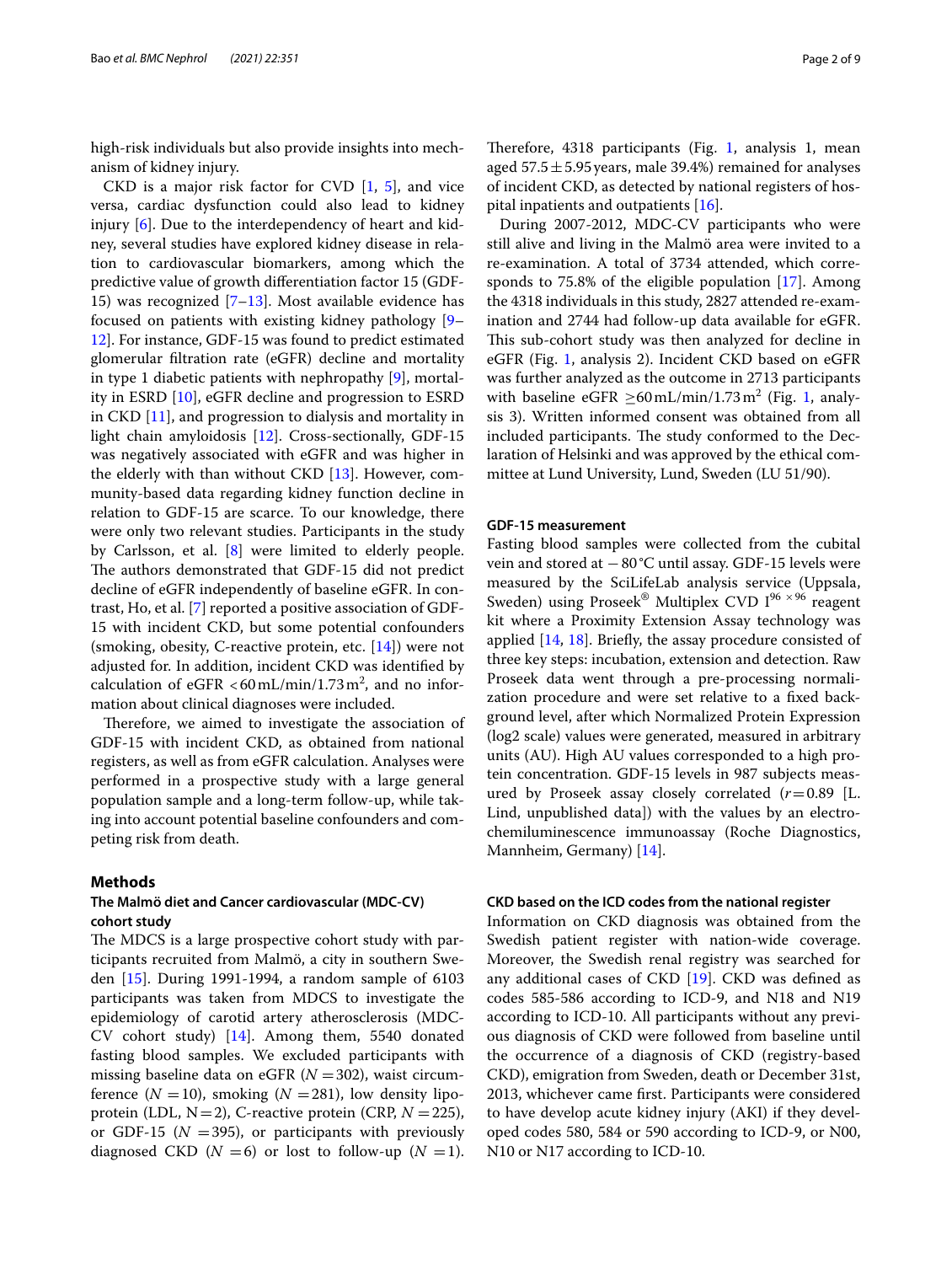

<span id="page-2-0"></span>The CKD diagnosis in the Swedish patient register has been previously described and validated [\[20](#page-8-7)]. Briefy, for validation, CKD diagnoses were evaluated by two experienced specialists in nephrology. Patient records and laboratory data were reviewed and CKD cases were defned following the 2012 KDIGO criteria [\[21\]](#page-8-8). Validation showed that 94% of patients had a correct diagnosis of CKD [\[20\]](#page-8-7).

# **CKD based on eGFR, and eGFR decline from baseline to follow‑up**

eGFR at baseline and follow-up was determined from plasma creatinine and cystatin C using the CKD-Epidemiology Collaboration 2012 eq. [\[22\]](#page-8-9). Single measurements of eGFR were assessed at each time point. A cut-off value of  $60 \,\text{mL/min}/1.73 \,\text{m}^2$  was used to identify participants with eGFR-based CKD [\[20](#page-8-7)]. The difference between these two measurements was defned as eGFR change.

At baseline, creatinine and cystatin C were analyzed with the Jafé method (Beckman Synchron LX20-4; Beckman-Coulter) and with a particle-enhanced immunonephelometry assay (N Latex Cystatin; Dade Behring, Deerfeld, IL), respectively. Since the world calibrator was not introduced until 2010, cystatin C values were not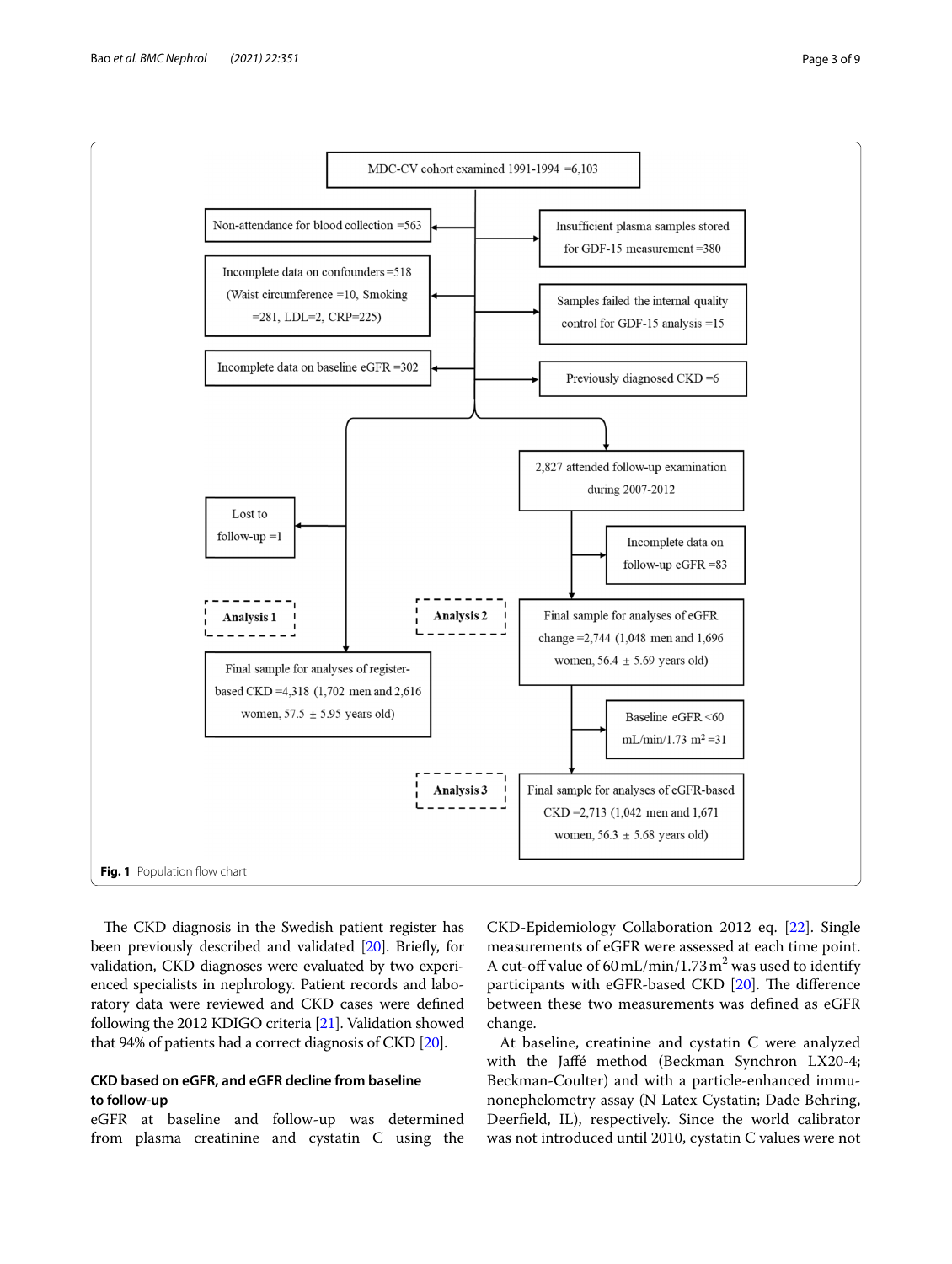standardized (reference value: 0.53~0.95mg/L). During 2007-2012, creatinine was determined in follow-up samples using an enzymatic method (Cobas autoanalyzer; Roche Diagnostics) calibrated by isotope-dilution mass spectrometry-traceable (IDMS) creatinine [\[23\]](#page-8-10), and cystatin C was analyzed using an automated particle-based immunoassay, adjusted to the international reference preparation ERM-DA 71/IFCC.38  $T$  [[24](#page-8-11)]. Therefore, values of creatinine and cystatin C could not be directly compared between baseline and follow-up.

## **Other variables and defnitions**

Baseline characteristics were obtained from self-administered questionnaire, physical examination, and blood measurements. Data on medication, history of kidney stone, smoking habits and alcohol consumption were collected by questionnaires. Participants were classifed into current smokers, former smokers and never smokers. An average daily alcohol consumption >40g for males or>30g for females was considered as high alcohol consumption. Waist circumference was determined as being midpoint between the end of the 12th rib and the iliac crest. Blood pressure was measured with a mercury-column sphygmomanometer after 10min of rest while the subject was in a supine position. Participant with a history of coronary event or stroke was considered to have CVD at baseline.

Glucose concentration was measured in fresh whole blood samples after an overnight fasting, following standard procedures at the Department of Clinical Chemistry, University Hospital Malmö. Diabetes was defned as selfreported physician diagnosis of diabetes, use of anti-diabetic drugs or fasting whole blood glucose  $\geq 6.1$  mmol/L (corresponding to plasma glucose  $\geq$ 7.0mmol/L). LDL concentration was estimated using the Friedewald's formula. Measurements of biomarkers were conducted later using frozen  $(-80^{\circ}C)$  plasma samples. CRP was measured with a Tina-quant® CRP latex assay (Roche Diagnostics, Basel, Switzerland). Methods to measure N-terminal pro-B-type natriuretic peptide (NT-proBNP) levels was the same way as that for GDF-15 [[14,](#page-8-1) [18](#page-8-5)].

## **Statistical analyses**

Baseline characteristics are presented for participants divided into quartiles (Q1-Q4) according to GDF-15 concentration, using sex-specifc quartile limits. For skewed variables, log-transformation was performed to achieve a normal distribution. Diferences across GDF-15 quartiles were examined using analysis of variance for continuous variables and logistic regression analysis for categorized variables.

Cox proportional hazard regression was used to analyze the association between baseline GDF-15 and incident CKD discovered by the national register. Hazard ratios (HRs) and 95% confdential intervals (CIs) were obtained. GDF-15 was treated both as a continuous variable (per standard deviation (SD) change) and as a categorized variable (in quartiles). In multivariateadjusted models, potential covariates taken into consideration were age, sex, waist circumference, smoking, high alcohol consumption, systolic blood pressure, LDL, CRP, diabetes, CVD, anti-hypertensive drug medication, and baseline eGFR. Since GDF-15 has been frequently considered as a cardiovascular biomarker in recent years, NT-proBNP, a traditional cardiovascular marker was additionally adjusted for in a sensitivity analysis to explore whether the association of GDF-15 with CKD could be mediated by cardiac function. History of kidney stone was also included as a covariate in another sensitivity analysis  $(N = 4309)$ . A restricted cubic spline function was incorporated into the Cox model to test for possible non-linearity, with knots placed at 20, 40, 60 and 80 percentages of GDF-15 concentration. Possible efect modifcations were examined by introducing an interaction term between GDF-15 levels and risk factors into the multivariate model one by one. The competing risks of death was accounted for in a sensitivity analysis by the Fine and Gray proportional subdistribution hazards models method. In another sensitivity analysis, the association between GDF-15 and CKD was analyzed while participants with baseline eGFR  $\lt$  60 mL/min/1.73 m<sup>2</sup> were excluded. In addition, for participants with followup data available for eGFR, multiple linear regression was used to analyze the association between GDF-15 and eGFR change from baseline to the end of the follow-up. A multiple logistic regression analysis was conducted for the association between GDF-15 and eGFR-based CKD. Since CKD can be a consequence of AKI, the associations of GDF-15 with both registry- and eGFR- based CKD were re-estimated after excluding those with incident AKI before the development of CKD.

All analyses were performed using the Statistical Analysis System version 9.3 for Windows (SAS Institute Inc., Cary, NC, USA). A 2-tailed *p*<0.05 was considered statistically signifcant.

# **Results**

# **Baseline characteristics**

The mean GDF-15 concentration in the cohort was  $8.75\pm0.56$  AU and mean eGFR was  $89.2\pm0.56$  mL/  $min/1.73 m<sup>2</sup>$ . The clinical and biochemical characteristics of the population across GDF-15 quartiles are shown in Table [1](#page-4-0). As compared to participants with relatively low GDF-15 concentration, those with higher GDF-15 concentration tended to have decreased eGFR at baseline.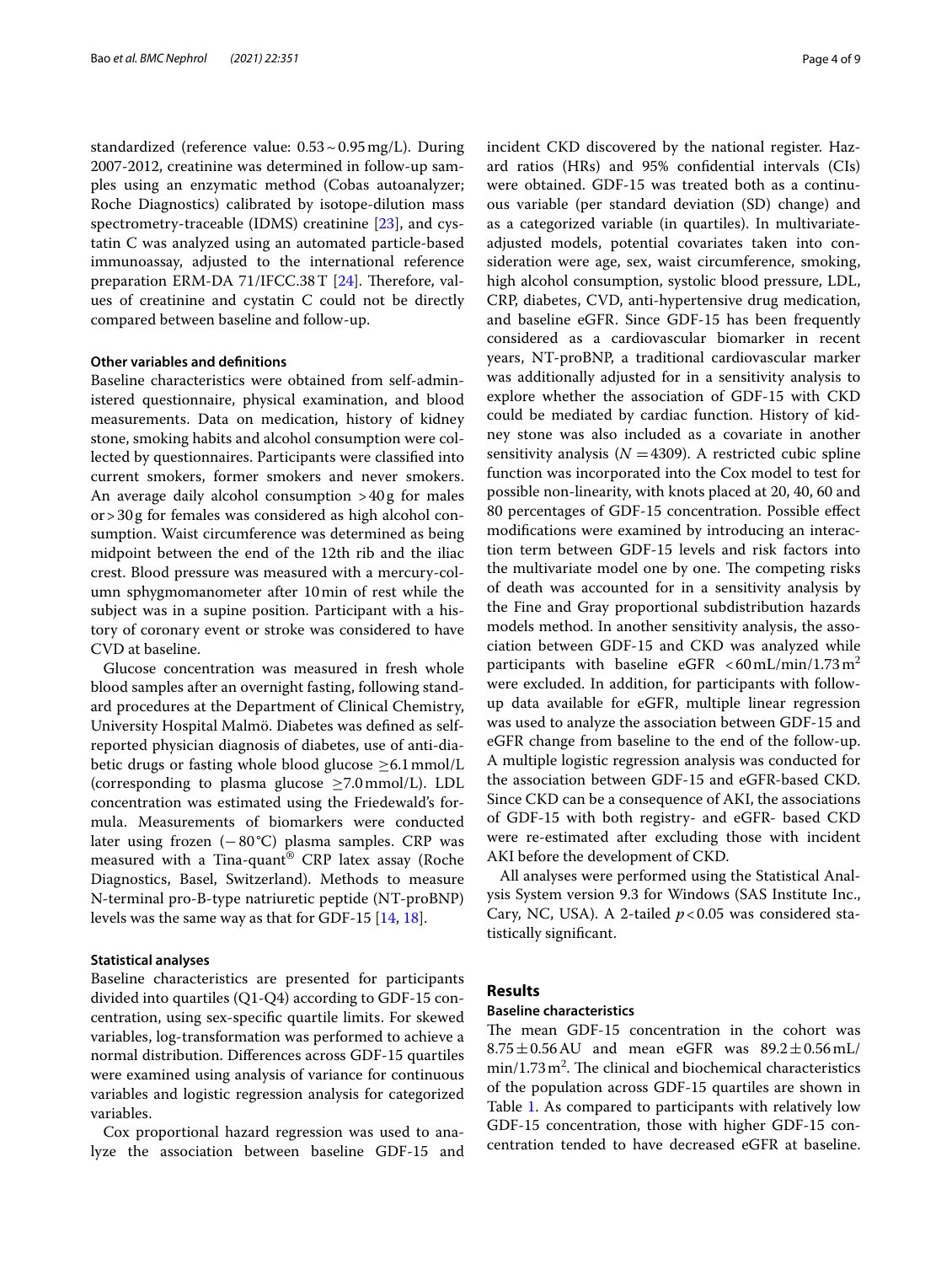An increasing trend was observed for most of the other covariates, except for sex and high alcohol consumption.

# **Incidence of register‑based CKD in relation to GDF‑15 (analysis 1)**

During a mean of  $19.2 \pm 4.04$  years of follow-up, a total of 165 subjects developed CKD. After multivariate adjustment (Table [2](#page-5-0), Model 3), an increased GDF-15 level was associated with a higher risk of developing CKD. The HR (highest vs. lowest quartiles of GDF-15) for incident CKD was 2.74 (95% CI, 1.53~4.89; *p* for trend <0.001). This value was slightly attenuated after additionally adjusting for baseline eGFR (HR, 2.37; 95% CI, 1.33~4.24; *p* for trend  $< 0.01$ ). The adjusted HR for each 1 SD increase in GDF-15 was 1.39 (95% CI, 1.16~1.65; *p*<0.001). In the sensitivity analysis when NT-proBNP was additionally added into the model, the association between GDF-15 and CKD hardly changed (HR: 1.35, 95% CI, 1.13~1.62; *p*<0.01, per 1 SD increment of GDF-15). However, no statistical signifcance was observed for NT-proBNP  $(p=0.10)$ .

No obvious evidence of non-linearity in the association between GDF-15 and CKD was detected by restricted cubic spline function (*p* for effect test <0.0001, *p* for nonlinearity test  $=0.26$ ). Meanwhile, no interaction between GDF-15 and covariates was found with respect to CKD. During the follow-up period, 952 individuals died from causes other than CKD. When competing risk of death was taken in consideration, the adjusted HR was 2.11 (95% CI, 1.19~3.76) for Q4 versus Q1 of GDF-15 (*p* for trend  $=0.01$ ), and was 1.23 (95% CI, 1.03  $\sim$  1.48) for each 1 SD increase in GDF-15 (data not shown). After adjusting for history of kidney stone (395 cases out of 4309 subjects), the adjusted HR was 2.40 (95% CI,  $1.34 \sim 4.29$ ) for Q4 versus Q1 of GDF-15 ( $p$  for trend <0.01), and was 1.39 (95% CI, 1.16~1.65) for each 1 SD increase in GDF-15 (data not shown). Among 4244 individuals with baseline eGFR  $\geq$  60 mL/min/1.73 m<sup>2</sup>, 145 developed CKD. The adjusted HR was 2.08 (95% CI, 1.14~3.78; *p* for trend  $=0.02$ ), and 1.22 (95% CI, 1.01 ~ 1.48) for Q4 versus Q1 and per 1 SD increase of GDF-15, respectively (data not shown). A total of 182 subjects developed AKI during the follow-up, and 13 out of them (7.14%) were later re-classifed as CKD. After excluding subjects with AKI prior to CKD, the adjusted HR was 2.32 (95% CI, 1.25~4.30; *p* for trend <0.01), and 1.33 (95% CI,  $1.10 \sim 1.60$ ) for Q4 versus

<span id="page-4-0"></span>**Table 1** Characteristics of individuals across quartiles (Q1-Q4) of growth differentiation factor-15 (GDF-15)

|                                                | <b>GDF15 quartiles</b> |                     |                  |                  |          |  |
|------------------------------------------------|------------------------|---------------------|------------------|------------------|----------|--|
|                                                | $Q1(n=1080)$           | $Q2 (n = 1079)$     | $Q3(n=1080)$     | $Q4 (n = 1079)$  |          |  |
| GDF-15 (AU)                                    | $8.09 \pm 0.26$        | $8.56 \pm 0.11$     | $8.90 \pm 0.14$  | $9.47 \pm 0.38$  | < 0.0001 |  |
| Age (years)                                    | $54.6 \pm 5.60$        | $56.6 \pm 5.70$     | $58.6 \pm 5.50$  | $60.1 \pm 5.60$  | < 0.0001 |  |
| Sex (male, %)                                  | 426 (39.4)             | 425 (39.4)          | 426 (39.4)       | 425 (39.4)       | 0.99     |  |
| Waist circumference (cm)                       | $81.6 \pm 11.6$        | $82.3 \pm 12.3$     | $83.5 \pm 12.9$  | $85.3 \pm 13.5$  | < 0.001  |  |
| Fasting glucose (mmol/L) b                     | 4.80 (4.60-5.20)       | 4.90 (4.60-5.20)    | 4.90 (4.60-5.30) | 5.00 (4.70-5.40) | < 0.0001 |  |
| Systolic blood pressure (mmHq)                 | $136.1 \pm 16.7$       | $140 \pm 18.9$      | $142.4 \pm 19.3$ | $144.7 \pm 19.3$ | < 0.0001 |  |
| Diastolic blood pressure (mmHq)                | $85.6 \pm 8.60$        | $86.6 \pm 9.40$     | $86.9 \pm 9.50$  | $87.5 \pm 9.60$  | < 0.001  |  |
| Low-density lipoprotein cholesterol (mmol/L)   | $4.09 \pm 0.94$        | $4.05 \pm 0.94$     | $4.25 \pm 0.99$  | $4.24 \pm 1.03$  | < 0.001  |  |
| C-reactive protein (mg/L) b                    | $1.00(0.50-1.90)$      | $1.10(0.60 - 2.30)$ | 1.40 (0.70-2.90) | 1.90 (1.00-4.20) | < 0.0001 |  |
| eGFR (mL/min/1.73 m <sup>2</sup> )             | $94.3 \pm 12.5$        | $90.5 \pm 12.2$     | $88.1 \pm 12.5$  | $83.8 \pm 14.5$  | < 0.0001 |  |
| N-terminal pro-B-type natriuretic peptide (AU) | $-0.31 \pm 0.92$       | $-0.06 \pm 0.94$    | $0.09 \pm 0.97$  | $0.26 \pm 1.03$  | < 0.0001 |  |
| High alcohol consumption (%)                   | 42 (3.89)              | 37(3.43)            | 34(3.15)         | 34(3.15)         | 0.31     |  |
| Smoking n (%)                                  |                        |                     |                  |                  |          |  |
| Never                                          | 528 (48.9)             | 458 (42.4)          | 420 (38.9)       | 369 (34.2)       | < 0.0001 |  |
| Former                                         | 451 (41.8)             | 428 (39.7)          | 410 (38.0)       | 340 (31.5)       | < 0.0001 |  |
| Current                                        | 101 (9.35)             | 193 (17.9)          | 250(23.1)        | 370 (34.3)       | < 0.0001 |  |
| Anti-hypertensive medication (%)               | 121(11.2)              | 150 (13.9)          | 186 (17.2)       | 235(21.8)        | < 0.0001 |  |
| Diabetes (%)                                   | 40 (3.70)              | 59 (5.47)           | 81 (7.50)        | 144 (13.3)       | < 0.0001 |  |
| Cardiovascular disease (%)                     | 9(0.83)                | 22(2.04)            | 28 (2.59)        | 43 (3.99)        | < 0.0001 |  |

*AU* arbitrary units, *eGFR* estimated glomerular fltration rate according to the combined Chronic Kidney Disease Epidemiology Collaboration creatinine and cystatin C equation

<sup>a</sup> Analysis of variance or logistic regression analysis

<sup>b</sup> Glucose and C-reactive protein are presented as median (interquartile range in brackets) due to skewed distributions. All the other continuous values are presented as means  $\pm$  standard deviation, unless otherwise stated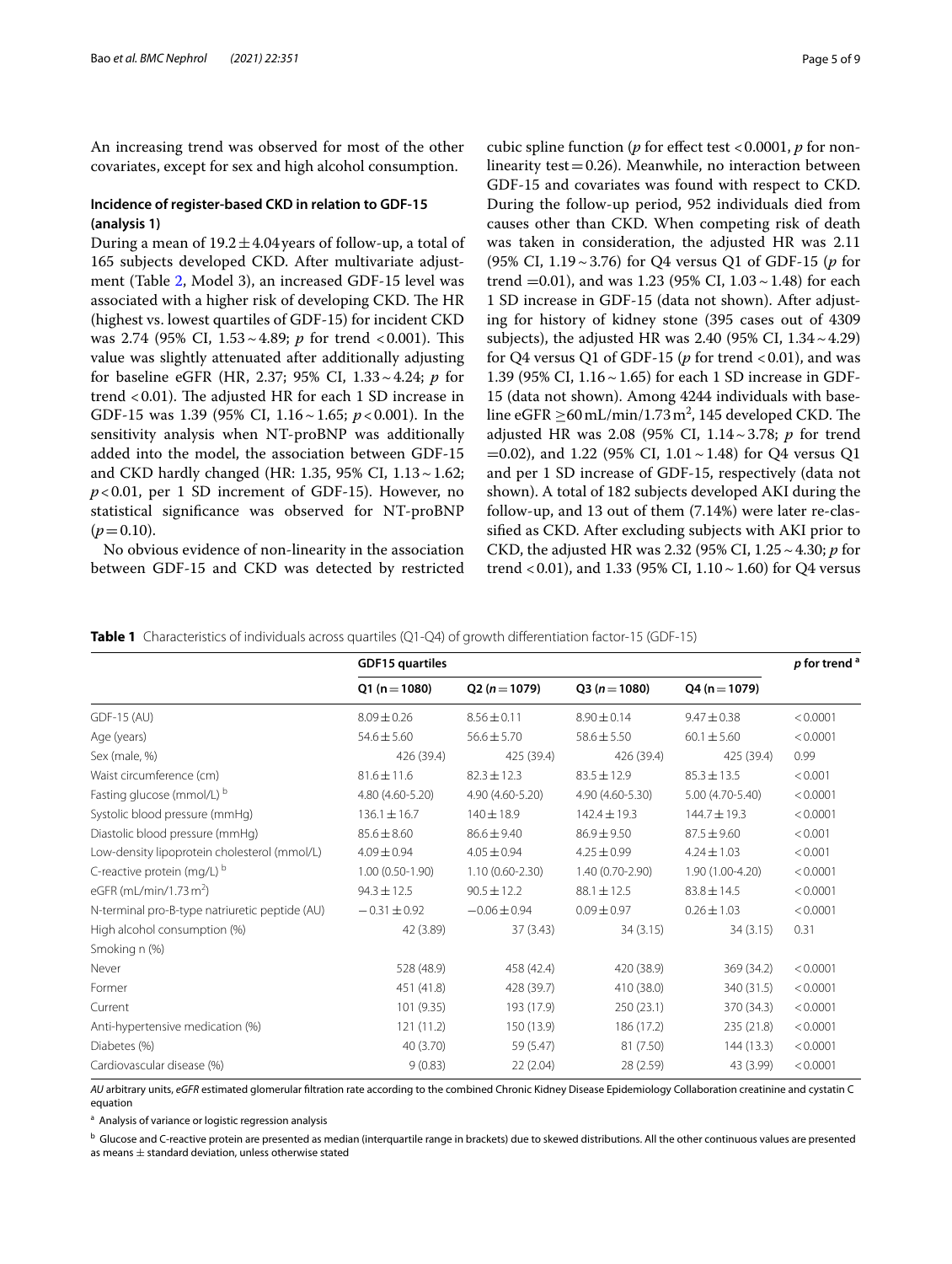|                                   | Q1        | Q <sub>2</sub>    | Q3                | Q4                                  | p for trend <sup>a</sup> | Per 1 standard<br>deviation change in<br><b>GDF-15</b> | $p^{\,a}$ |
|-----------------------------------|-----------|-------------------|-------------------|-------------------------------------|--------------------------|--------------------------------------------------------|-----------|
| GDF-15 range male (AU)            | 6.09-8.47 | 8.47-8.82         | 8.82-9.21         | $9.21 - 11.2$                       |                          |                                                        |           |
| GDF-15 range female (AU)          | 6.78-8.35 | 8.35-8.66         | 8.66-9.02         | $9.02 - 12.3$                       |                          | $=$                                                    |           |
| No. of subjects                   | 1080      | 1079              | 1080              | 1079                                |                          |                                                        |           |
| Incidence <sup>b</sup>            | 16        | 31                | 43                | 75                                  |                          |                                                        |           |
| Incidence (per 1000 person-years) | 0.74      | 1.45              | 2.08              | 3.93                                |                          |                                                        |           |
| Model 1 <sup>cd</sup>             | Reference | 2.08(1.14, 3.81)  | 3.15 (1.77, 5.60) | 6.58(3.82, 11.3)                    | < 0.0001                 | 1.97 (1.75, 2.22)                                      | < 0.0001  |
| Model 2 <sup>ce</sup>             | Reference | 1.66 (0.90, 3.04) | 1.98(1.10, 3.56)  | 3.46 (1.97, 6.10)                   | < 0.0001                 | 1.81 (1.56, 2.10)                                      | < 0.0001  |
| Model 3 cf                        | Reference | 1.56 (0.85, 2.86) | 1.66(0.91, 3.00)  | 2.74 (1.53, 4.89)                   | < 0.001                  | 1.51 (1.27, 1.80)                                      | < 0.0001  |
| Model 4 <sup>cg</sup>             | Reference | 1.57 (0.85, 2.88) |                   | 1.62 (0.90, 2.92) 2.37 (1.33, 4.24) | < 0.01                   | 1.39 (1.16, 1.65)                                      | < 0.001   |

<span id="page-5-0"></span>**Table 2** Incident cases of register-based chronic kidney disease in relation to growth differentiation factor-15 (GDF-15)

*AU* arbitrary units

<sup>a</sup> Analysis by Cox proportional hazards model

 $^{\rm b}$  Defined as 585-586 according to International Classification of Diseases 9, and N18 and N19 according to International Classification of Diseases 10

<sup>c</sup> Adjusted hazard ratios (95% confidence interval)

<sup>d</sup> Crude model

<sup>e</sup> Adjusted for age and sex

f Additionally adjusted for waist circumference, smoking, high alcohol consumption, systolic blood pressure, low-density lipoprotein cholesterol, C-reactive protein level, diabetes, cardiovascular disease, and anti-hypertensive drug medication

<sup>g</sup> Additionally adjusted for baseline estimated glomerular filtration rate

Q1 and per 1 SD increase of GDF-15, respectively (data not shown).

# **eGFR decline and incidence of eGFR‑based CKD in relation to GDF‑15**

A total of 2744 had repeated eGFR values after a mean follow-up of  $16.6 \pm 1.49$  years. The mean eGFR values at baseline and follow-up were  $90.2 \pm 12.8$  and  $66.2 \pm 15.1 \,\text{mL/min}/1.73 \,\text{m}^2$ , respectively ( $N = 2744$ ). The association of eGFR change in relation to GDF-15, both in quartiles and per 1 SD increase, is presented in Table [3](#page-5-1) (Analysis 2). As compared to Q1 of GDF-15, Q4 was associated with a greater eGFR decline during followup (−2.42mL/min/1.73 m<sup>2</sup> (95% CI, −3.91~−0.94); *p* for trend  $< 0.01$ ) after multivariate adjustment including baseline eGFR. In addition, each 1 SD increase in GDF-15 was associated with a decline in eGFR of −0.97mL/ min/1.73 m<sup>2</sup> (95% CI, −1.49 ~ −0.45; *p* <0.001) over the follow-up period. Results were consistent in participants with baseline  $eGFR \ge 60 \text{ mL/min}/1.73 \text{ m}^2$  ( $N=2713$ ; B=-0.92; 95% CI, −1.49~−0.36, *p*<0.01) (data not shown).

Out of the 2713 individuals with baseline eGFR  $\geq$ 60 mL/  $min/1.73 m^2$ , 862 developed CKD, as defined by eGFR  $<$  60 mL/min/1.73 m<sup>2</sup>. After adjusting for covariates including baseline eGFR, the odds ratio (OR) comparing Q4 vs Q1 of GDF-15 was 1.41 (95% CI, 1.06~1.89; *p* for trend  $=0.02$ ) for developing eGFR-based CKD. The corresponding OR was 1.15 (95% CI, 1.04~1.28) per 1 SD increase in

<span id="page-5-1"></span>**Table 3** Change in estimated glomerular filtration rate in relation to baseline growth diferentiation factor-15 (GDF-15)

|                                                   | No. of subjects B (95% CI) <sup>a</sup> |                               | р      |
|---------------------------------------------------|-----------------------------------------|-------------------------------|--------|
| GDF-15 O1                                         | 790                                     | Reference                     |        |
| GDF-15 O2                                         | 763                                     | $-1.04$ ( $-2.30$ , 0.22)     | 0.10   |
| GDF-15 O3                                         | 646                                     | $-1.67(-3.01, -0.32)$         | 0.02   |
| GDF-15 O4                                         | 545                                     | $-2.42(-3.91,-0.94)$          | < 0.01 |
| Per 1 standard<br>deviation change in<br>$GDF-15$ | 2744                                    | $-0.97(-1.49, -0.45)$ < 0.001 |        |

*CI* confdence interval, *eGFR* estimated glomerular fltration rate according to the combined Chronic Kidney Disease Epidemiology Collaboration creatinine and cystatin C equation

<sup>a</sup> Adjusted for waist circumference, smoking, high alcohol consumption, systolic blood pressure, low-density lipoprotein cholesterol, C-reactive protein level, diabetes, cardiovascular disease, anti-hypertensive drug medication, and baseline estimated glomerular fltration rate

GDF-15 (Analysis 3: data not shown). Before re-examinations, 43 participants developed AKI based on ICD codes, of whom 26 (60.5%) were later identifed to have eGFRbased CKD during re-examinations. After excluding them, the adjusted OR was  $1.14$  (95% CI,  $1.03 \sim 1.27$ ) for developing eGFR-based CKD per 1 SD increase in GDF-15.

# **Discussion**

Our fndings suggest that GDF-15 is associated with increased incidence of CKD and eGFR decline. The association was independent of baseline eGFR, smoking, waist circumference, CRP, etc., and remained after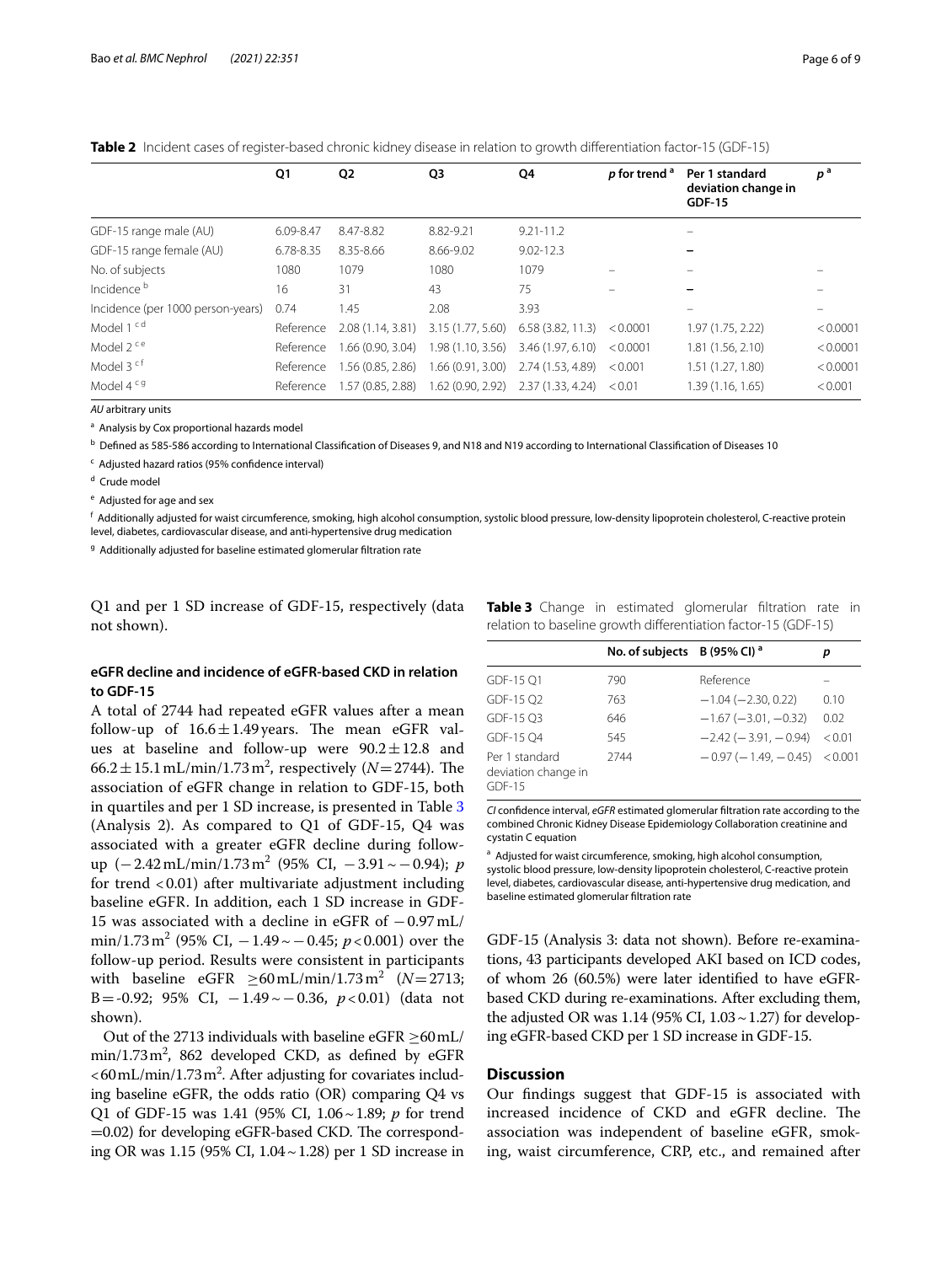controlling for competing risk of death. GDF-15, therefore, may be a useful marker of increased risk of CKD.

GDF-15 is a distant member of the transforming growth factor-β (TGF-β) family [[25\]](#page-8-12). It has consistently been associated with deterioration of kidney function or adverse outcomes in patients with existing kidney diseases [\[9](#page-7-7)[–12\]](#page-7-8). GDF-15 has also been investigated in relation to the development of CKD [\[7](#page-7-6), [8\]](#page-7-11), yet the association has remained uncertain. Carlsson, et al. used a discovery cohort (the PIVUS Study; *N*=687, mean age=70 years) and a replication cohort (the ULSAM study; *N*=360, mean age=78 years) to identify predictors of eGFR decline from 80 CVD biomarkers [[8\]](#page-7-11). Whereas GDF-15 was initially observed to be associated with eGFR decline during a 5-year follow-up period, the association disappeared after adjusting for eGFR at baseline. The validity of this study may be afected by the relatively small sample size, the elderly population and potential survival bias. Results from the Framingham Offspring cohort study ( $N=2614$ , mean follow-up period = 9.5 years) [\[7](#page-7-6)] suggested a superior predictive value of GDF-15 for incident CKD (estimated by one eGFR measurement). The association of GDF-15 with CKD was independent of baseline eGFR.

Even though the exact production rate and the kidney clearance rate is currently not available in our understanding of GDF-15, as a 24.5-kDa active circulating dimeric protein [[26](#page-8-13)], levels of GDF-15 may largely depend upon renal excretory function for elimination. In support of this view, GDF-15 concentration negatively correlated with eGFR in the current and previous studies [[8,](#page-7-11) [13](#page-8-0)], and was decreased by kidney function improvement through kidney transplantation [[27\]](#page-8-14). Nevertheless, a strong association of GDF-15 with incident CKD was observed in our study and the study by Ho, et al. [[7\]](#page-7-6), even after adjustment for baseline eGFR, which may abolish some of the doubts about the kidney elimination dependence. Noteworthily, some potential confounders were not taken into account in the study by Ho, et al. [[7](#page-7-6)]. We confrmed previous fndings [\[14\]](#page-8-1), suggesting that smoking, obesity, hs-CRP, etc. are strongly correlated with GDF-15 levels, and these are factors that also have been associated with CKD [\[28](#page-8-15)[–30](#page-8-16)]. Our fnding provides added evidence that GDF-15 was signifcantly associated with incidence of CKD and eGFR decline even after adjustments for baseline eGFR as well as other potential risk factors.

Dysfunction of the heart or kidney could potentially induce dysfunction of the other organ  $[1, 5, 6]$  $[1, 5, 6]$  $[1, 5, 6]$  $[1, 5, 6]$  $[1, 5, 6]$  $[1, 5, 6]$ , known as a pathologic condition termed the cardiorenal syndrome [[31\]](#page-8-17). In our sensitivity analysis, GDF-15 and NT-proBNP were mutually adjusted for each other in the multivariate model. GDF-15 but not NT-proBNP remained

signifcantly associated with CKD and eGFR decline, suggesting that GDF-15 might be more specifc to kidney outcomes than other CVD biomarkers. Moreover, the competing risk of death is usually high in studies on geriatric populations or with long-term follow-ups, and may largely bias the fndings [[32,](#page-8-18) [33\]](#page-8-19). We demonstrated for the frst time that the fully-adjusted association of GDF-15 with eGFR decline and CKD remained after controlling for death as a competing risk.

The kidney can be an important source of GDF-15. In kidney tissue from adult rats, GDF-15 mRNA expression was mainly detected in the S3 segment of the nephron and the collecting ducts by in situ hybridization  $[34]$  $[34]$ . In response to stimuli such as surgery, toxin, ischemia, and hyperoxia, GDF-15 can be immediately induced in kidney, possibly through TNF- and p53-dependent and -independent pathways, and acts as a regulator of infammation, cell survival, proliferation, and apoptosis [\[35](#page-8-21)]. Duong et al., observed that when stimulated by metabolic acidosis, GDF-15 expression was strongly induced in mouse kidney outer medullary collecting duct  $[36]$  $[36]$  $[36]$ . The increased GDF-15 played a key role in collecting duct lengthening by triggering compensatory proliferation of acid-secreting intercalated cells [\[36](#page-8-22)]. In contrast, genetic deletion of GDF-15 aggravated tubular and interstitial injury, which resulted in glycosuria and polyuria in mice with diabetes [[37\]](#page-8-23). Meanwhile, epidemiological evidence showed that circulating levels of GDF-15 were closely correlated with mRNA expression of GDF-15 in renal tubulointerstitium, and signifcantly predicted risk of disease progression in patients with CKD [\[11](#page-7-10)]. Similarly, urinary GDF-15 was tightly linked with proximal tubule damage and kidney function decline in diabetic patients [[38\]](#page-8-24). Based on the above-mentioned evidence, it is speculated that the observed association between plasma GDF-15 and incident CKD might at least partly be due to enhanced GDF-15 expression in kidney as a protective response against early-stage renal damage.

Strengths of this study included a prospective study design and a long-term follow-up. In addition, endpoints were retrieved from hospital registers with national coverage and a high case validity of the CKD diagnosis, as well as based on eGFR determined from a combination of plasma creatinine and cystatin C. There were several limitations that need to be mentioned. Our fndings were descriptive in nature and provided limited information on mechanisms. Urine albumin is a strong predictor of incident CKD but data on albuminuria was not available. This did not affect eGFR calculation, but unfortunately we could not examine whether GDF-15 was associated with CKD independently of albuminuria. Moreover, residual confounding could result from other known risk factors, e.g. serum uric acid, family history of CKD,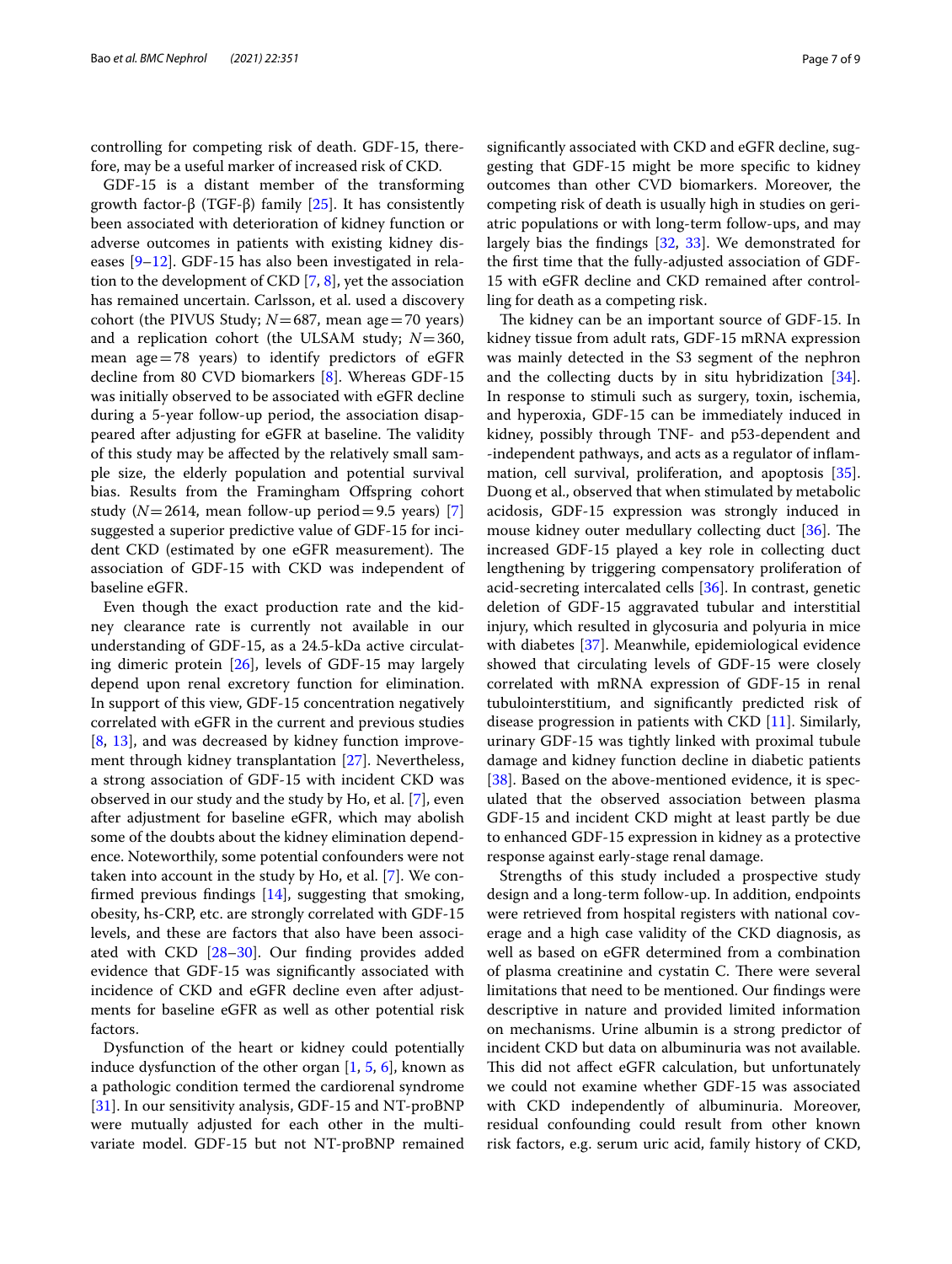viral hepatitis, autoimmune disease and use of nephrotoxic agents as well as from unknown risk factors, even though extensive adjustments have already been made. Thus, further studies are still needed to further confirm the relationship.

CKD cases identifed among hospital registers may not include less severe cases which were treated in primary care or were asymptomatic, and thus tended to underestimate CKD incidence. On the contrary, eGFRbased CKD may overestimate CKD incidence by using one eGFR measurement instead of repeated testing 3 months apart [[21\]](#page-8-8). As a result, huge diference existed in diferent measures of CKD incidence, both of which might not be exactly the same as the true incidence. However, since GDF-15 was consistently associated with eGFR decline, incidence of register-based CKD as well as eGFR-based criteria, the overall results strongly supported a relationship with clinical CKD outcomes. Another important limitation is that the calculation of eGFR change may be infuenced since the methods of measuring cystatin C and creatinine at baseline were diferent from those at the follow-up. Nevertheless, we expect that any bias introduced by these diferent measurements should be non-diferential in relation to GDF-15 levels, and a greater decline in eGFR from baseline to follow-up could still refect deteriorated kidney function. Therefore, we consider that the association between GDF-15 and eGFR decline was valid.

# **Conclusions**

In conclusion, this study indicated that elevated GDF-15 levels predicted incidence of CKD and eGFR decline in the general population, independent of a wide range of potential risk factors and competing risk of death.

#### **Abbreviations**

AU: Arbitrary units; CI: Confdence interval; CKD: Chronic kidney disease; CRP: C-reactive protein; eGFR: Estimated glomerular fltration rate; ESRD: End-stage renal disease; GDF-15: Growth diferentiation factor 15; HR: Hazard ratio; IDMS: Isotope-dilution mass spectrometry-traceable; LDL: Low density lipoprotein; MDC-CV: Malmö Diet and Cancer Cardiovascular; NT-proBNP: N-terminal pro-B-type natriuretic peptide; OR: Odds ratio; SD: Standard deviation; TGF-β: Transforming growth factor-β.

## **Acknowledgments**

We thank all the participants in this study and the staff of the department of Clinical Chemistry at University Hospital, Malmö. We also would like to acknowledge the Swedish Patient Registry and the Swedish Renal Registry for providing information about renal outcomes and the Clinical biomarker facility at SciLifeLab Sweden for providing assistance in protein analyses.

#### **Authors' contributions**

XB, BX and GE contributed to the conception or design of the work. XB and YB contributed to the acquisition, analysis, or interpretation of data for the work. XB drafted the manuscript. BX, YB, MOM, OM, JN, AC and GE critically revised the manuscript. All authors reviewed and approved the fnal manuscript.

#### **Funding**

This work was supported by the Swedish Heart–Lung Foundation (2016-0315, 2017-0626); Lund University Infrastructure grant "Malmö populationbased cohorts" (STYR 2019/2046); the Natural Science Foundation of Jiangsu Province (BK20200128); and the Fundamental Research Funds for the Central Universities (0214-14380474). The funders had no role in study design, data collection and analysis, decision to publish, or preparation of the manuscript.

#### **Availability of data and materials**

The data that support the findings of this study are available from Lund University, but restrictions apply to the availability of these data, which were used under license for the current study, and so are not publicly available. Data are however available from the authors upon reasonable request and with permission of Lund University.

#### **Declarations**

#### **Ethics approval and consent to participate**

All procedures performed in this study were approved by the ethics committee at Lund University Lund, Sweden (LU 51/90). Written informed consent was obtained from all individual participants included in the study.

#### **Consent for publication**

Not applicable.

#### **Competing interests**

The authors declare that they have no competing interests.

Received: 5 April 2021 Accepted: 28 September 2021

## **References**

- <span id="page-7-0"></span>1. Collaboration GCKD. Global, regional, and national burden of chronic kidney disease, 1990-2017: a systematic analysis for the global burden of disease study 2017. Lancet. 2020;395:709–33.
- <span id="page-7-1"></span>2. Himmelfarb J, Ikizler TA. Hemodialysis. N Engl J Med. 2010;363:1833–45.
- <span id="page-7-2"></span>3. Stevens PE, Levin A, Members KDIGOCKDGDWG. Evaluation and management of chronic kidney disease: synopsis of the kidney disease: improving global outcomes 2012 clinical practice guideline. Ann Intern Med. 2013;158:825–30.
- <span id="page-7-3"></span>4. Berns JS. Nutritional Management of Chronic Kidney Disease. N Engl J Med. 2018;378:584.
- <span id="page-7-4"></span>5. Sarnak MJ, Levey AS, Schoolwerth AC, Coresh J, Culleton B, Hamm LL, et al. Kidney disease as a risk factor for development of cardiovascular disease: a statement from the American Heart Association councils on kidney in cardiovascular disease, high blood pressure research, clinical cardiology, and epidemiology and prevention. Circulation. 2003;108:2154–69.
- <span id="page-7-5"></span>6. Damman K, Testani JM. The kidney in heart failure: an update. Eur Heart J. 2015;36:1437–44.
- <span id="page-7-6"></span>7. Ho JE, Hwang SJ, Wollert KC, Larson MG, Cheng S, Kempf T, et al. Biomarkers of cardiovascular stress and incident chronic kidney disease. Clin Chem. 2013;59:1613–20.
- <span id="page-7-11"></span>Carlsson AC, Ingelsson E, Sundstrom J, Carrero JJ, Gustafsson S, Feldreich T, et al. Use of proteomics to investigate kidney function decline over 5 years. Clin J Am Soc Nephrol. 2017;12:1226–35.
- <span id="page-7-7"></span>9. Lajer M, Jorsal A, Tarnow L, Parving HH, Rossing P. Plasma growth differentiation factor-15 independently predicts all-cause and cardiovascular mortality as well as deterioration of kidney function in type 1 diabetic patients with nephropathy. Diabetes Care. 2010;33:1567–72.
- <span id="page-7-9"></span>10. Breit SN, Carrero JJ, Tsai VW, Yagoutifam N, Luo W, Kuffner T, et al. Macrophage inhibitory cytokine-1 (MIC-1/GDF15) and mortality in end-stage renal disease. Nephrol Dial Transplant. 2012;27:70–5.
- <span id="page-7-10"></span>11. Nair V, Robinson-Cohen C, Smith MR, Bellovich KA, Bhat ZY, Bobadilla M, et al. Growth diferentiation Factor-15 and risk of CKD progression. J Am Soc Nephrol. 2017;28:2233–40.
- <span id="page-7-8"></span>12. Kastritis E, Papassotiriou I, Merlini G, Milani P, Terpos E, Basset M, et al. Growth diferentiation factor-15 is a new biomarker for survival and renal outcomes in light chain amyloidosis. Blood. 2018;131:1568–75.